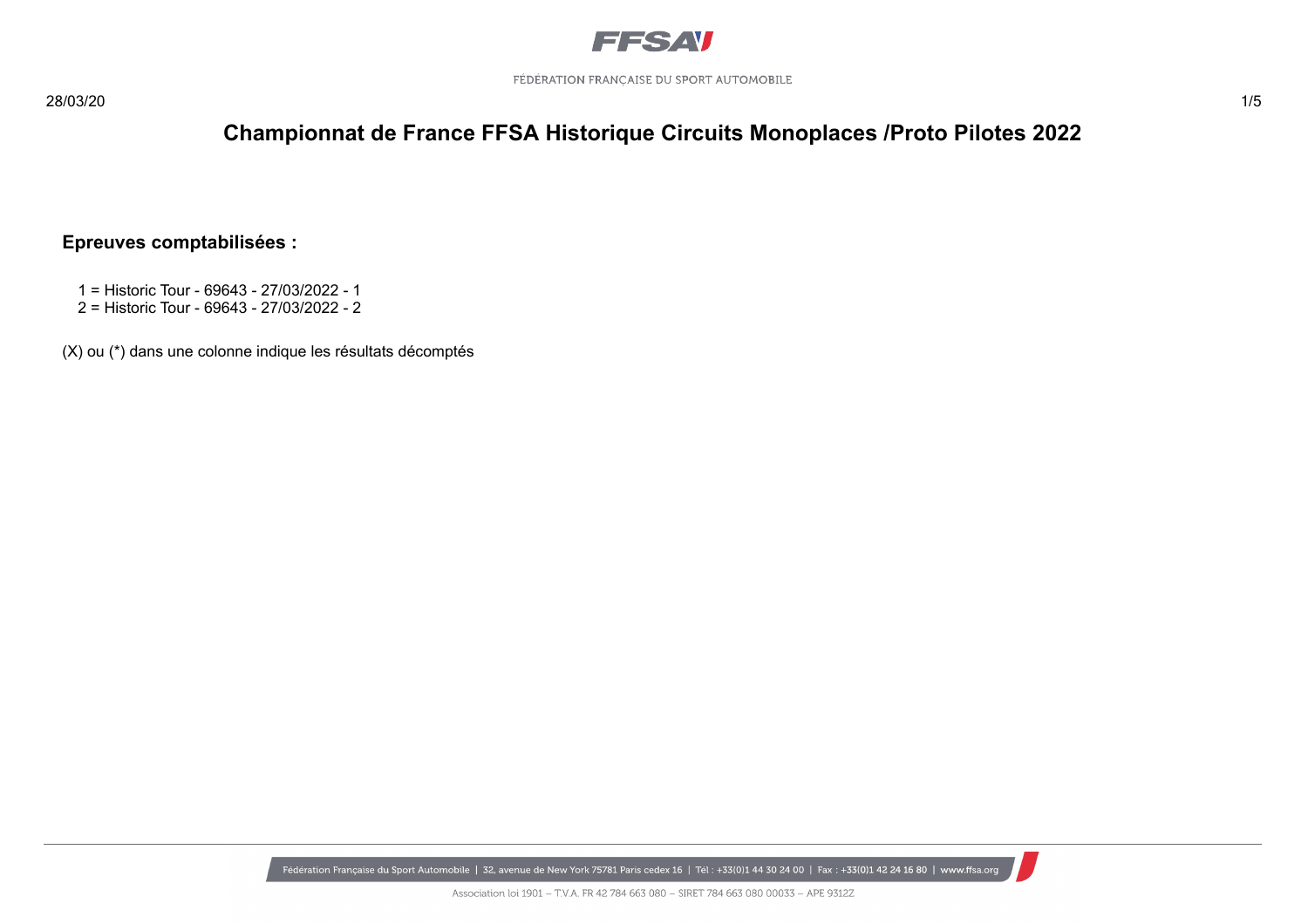

| Clt            | Licencié                               | Num lic   | Asso | -1   | 2    |      | Total Plateau      |
|----------------|----------------------------------------|-----------|------|------|------|------|--------------------|
| $\mathbf{1}$   | <b>BELLE FRANCOIS</b>                  | 206939    | 0812 | 40,0 | 40,0 |      | 80,0 F. Ford       |
| $\mathbf{1}$   | LAJOUX Frederic (MC)                   | 021       |      | 40,0 | 40,0 |      | 80,0 F3 Classic    |
| $\mathbf{1}$   | <b>CARINI HUGO</b>                     | 230507    | 0417 | 40,0 | 40,0 |      | 80,0 F. Ford Kent  |
| $\mathbf{1}$   | <b>ROBERT LIONEL</b>                   | 13612     | 1201 | 40,0 | 40,0 |      | 80,0 F. Renault    |
| 5              | SANCHEZ BEDOYA Federico (ES)           | P-0007-AN |      | 40,0 | 35,0 | 75,0 | F. Ford Zetec      |
| 5              | ROSSI DI MONTELERA Manfredo (IT) 43005 |           |      | 35,0 | 40,0 |      | 75,0 S. Proto      |
| 7              | NGUYEN QUAC VINH STEPHANE              | 276143    | 0901 | 40,0 | 30,0 | 70,0 | S. Proto           |
| $\overline{7}$ | LEONE Davide (IT)                      | 387818    |      | 35,0 | 35,0 |      | 70,0 F3 Classic    |
| 9              | HOTTINGUER PHILIPPE                    | 25399     | 1438 | 30,0 | 35,0 |      | 65,0 F. Renault    |
| 9              | <b>BOCH PIERRE LOUP</b>                | 298935    | 1278 | 30,0 | 35,0 | 65,0 | S. Proto           |
| 9              | <b>RAUSCH PATRICK</b>                  | 17771     | 0914 | 35,0 | 30,0 |      | 65,0 F. Ford Zetec |
| 9              | <b>GOBBA JEAN PAUL</b>                 | 299370    | 0417 | 35,0 | 30,0 |      | 65,0 F. Renault    |
| 13             | <b>GENECAND Gislain (CH)</b>           | 1531      |      | 35,0 | 26,0 |      | 61,0 F. Ford       |
| 14             | <b>ROUVIER FREDERIC</b>                | 27394     | 0703 | 30,0 | 30,0 | 60,0 | F3 Classic         |
| 15             | DOUSSE ARNAUD                          | 130719    | 0510 | 23,0 | 35,0 |      | 58,0 F. Ford Kent  |
| 16             | MONNET JEAN-CHARLES                    | 181757    | 1117 | 26,0 | 26,0 | 52,0 | F. Renault         |
| 17             | FAGGIONATO Marc (MC)                   | 70        |      | 30,0 | 20,0 |      | 50,0 F. Ford       |
| 18             | MICHEL XAVIER                          | 35987     | 1278 | 16,0 | 30,0 |      | 46,0 F. Ford       |
| 18             | KOLLY LOUIS                            | 206885    | 0510 | 26,0 | 20,0 | 46,0 | S. Proto           |
| 18             | ANTUNES TAVARES DIAS CARLOS            | 5867      | 1411 | 23,0 | 23,0 |      | 46,0 F3 Classic    |
| 18             | EYNARD-MACHET JEAN-PIERRE              | 112727    | 1446 | 20,0 | 26,0 |      | 46,0 F3 Classic    |
| 18             | <b>BOUQUET LOIC</b>                    | 309839    | 0114 | 20,0 | 26,0 | 46.0 | F. Ford Kent       |
| 18             | <b>FOUCHER FRANCOIS</b>                | 237165    | 0417 | 23,0 | 23,0 |      | 46,0 F. Renault    |
| 24             | LECLUSE Eric (BE)                      | 900035    |      | 26,0 | 16,0 |      | 42,0 F. Ford       |
| 25             | <b>HERMET NICOLAS</b>                  | 325964    | 1446 | 18,0 | 23,0 |      | 41,0 F. Ford       |
| 25             | <b>HEUDICOURT ERIC</b>                 | 204829    | 0812 | 1,0  | 40,0 |      | 41,0 F. Ford Zetec |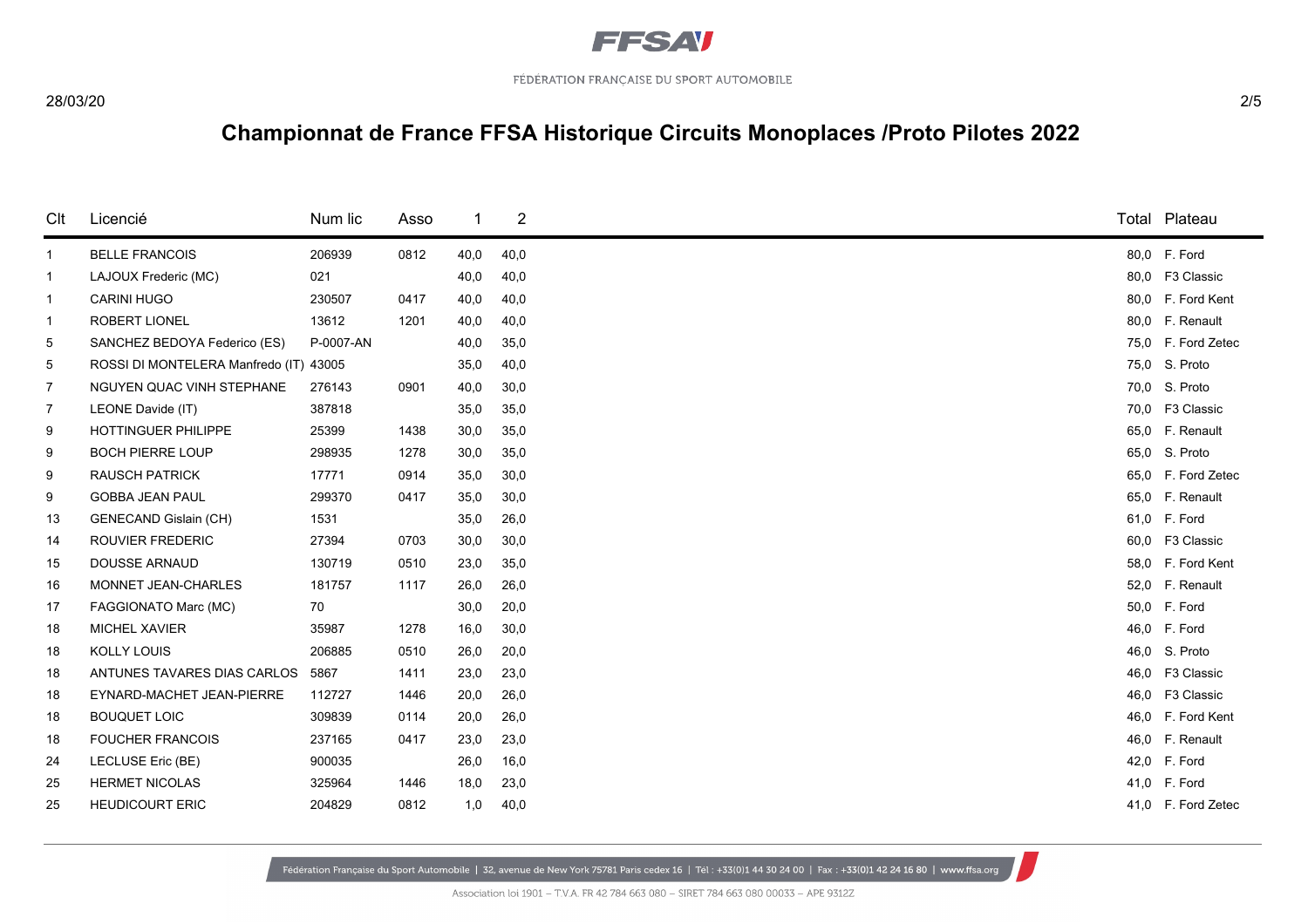

| Clt | Licencié                       | Num lic | Asso | -1   | $\overline{\mathbf{c}}$ |      | Total Plateau     |
|-----|--------------------------------|---------|------|------|-------------------------|------|-------------------|
| 27  | THETIOT CLAUDE                 | 27651   | 1446 | 16,0 | 23,0                    |      | 39,0 F. Ford Kent |
| 28  | <b>INGWILLER LUDOVIC</b>       | 66826   | 1476 | 20,0 | 18,0                    |      | 38,0 F. Ford      |
| 28  | <b>LACOUR BERNARD</b>          | 5091    | 0812 | 18,0 | 20,0                    |      | 38,0 F3 Classic   |
| 28  | <b>MOTTEZ BRUNO</b>            | 176560  | 0402 | 20,0 | 18,0                    |      | 38,0 F. Renault   |
| 28  | <b>FOUCHE RENAUD</b>           | 182773  | 1411 | 18,0 | 20,0                    |      | 38,0 F. Renault   |
| 32  | RIMBERT Dean (BE)              | 914186  |      | 16,0 | 16,0                    |      | 32,0 F. Renault   |
| 33  | <b>BOCH LIONEL</b>             | 78916   | 1278 | 15,0 | 16,0                    |      | 31,0 S. Proto     |
| 33  | <b>MIDY MATTHIEU</b>           | 182156  | 1124 | 30,0 | 1,0                     |      | 31,0 F. Ford Kent |
| 33  | <b>D'AUBREBY REMY</b>          | 242918  | 0114 | 15,0 | 16,0                    |      | 31,0 F. Ford Kent |
| 33  | <b>TOMSEN Georges (BE)</b>     | 906286  |      | 13,0 | 18,0                    |      | 31,0 F. Ford Kent |
| 37  | <b>DUPONT Michel (BE)</b>      | 909348  |      | 15,0 | 15,0                    |      | 30,0 F. Ford      |
| 37  | <b>BOITE PIERRE</b>            | 251461  | 1438 | 15,0 | 15,0                    |      | 30,0 F. Renault   |
| 37  | ARNOULD JEAN-FRANCOIS          | 33509   | 1201 | 30,0 |                         | 30,0 | F. Ford Zetec     |
| 40  | <b>BRELAZ NICOLAS</b>          | 325866  | 0504 | 14,0 | 15,0                    |      | 29,0 F. Ford Kent |
| 41  | <b>LEBLOND NICOLAS</b>         | 230784  | 1446 | 14,0 | 14,0                    |      | 28,0 F. Ford      |
| 41  | MONIAT CLAUDE                  | 191649  | 1446 | 14,0 | 14,0                    |      | 28,0 F. Renault   |
| 43  | <b>MARTIN ERIC</b>             | 44458   | 1446 | 1,0  | 26,0                    |      | 27,0 S. Proto     |
| 44  | PREVOST REGIS                  | 26674   | 1446 | 13,0 | 13,0                    |      | 26,0 F. Ford      |
| 44  | <b>GUERMONPREZ JEAN-MICHEL</b> | 11701   | 1428 | 12,0 | 14,0                    |      | 26,0 S. Proto     |
| 44  | <b>BAGUR BENOIT</b>            | 292068  | 0417 | 13,0 | 13,0                    |      | 26,0 F. Renault   |
| 47  | GARSOU Bernard (BE)            | 913281  |      | 14,0 | 11,0                    |      | 25,0 S. Proto     |
| 48  | VAGLIO-GIORS Christian (CH)    | 701     |      | 23,0 | 1,0                     |      | 24,0 F. Ford      |
| 48  | <b>VULLIEZ DOMINIQUE</b>       | 232881  | 0523 | 1,0  | 23,0                    |      | 24,0 S. Proto     |
| 48  | <b>MISSISTRANO VINCENT</b>     | 55559   | 0114 | 10,0 | 14,0                    |      | 24,0 F. Ford Kent |
| 48  | <b>BOUCHET ALAIN</b>           | 240451  | 1601 | 12,0 | 12,0                    |      | 24,0 F. Renault   |
| 52  | <b>BERREZAI DIDIER</b>         | 92581   | 1446 | 13,0 | 10,0                    |      | 23,0 S. Proto     |
|     |                                |         |      |      |                         |      |                   |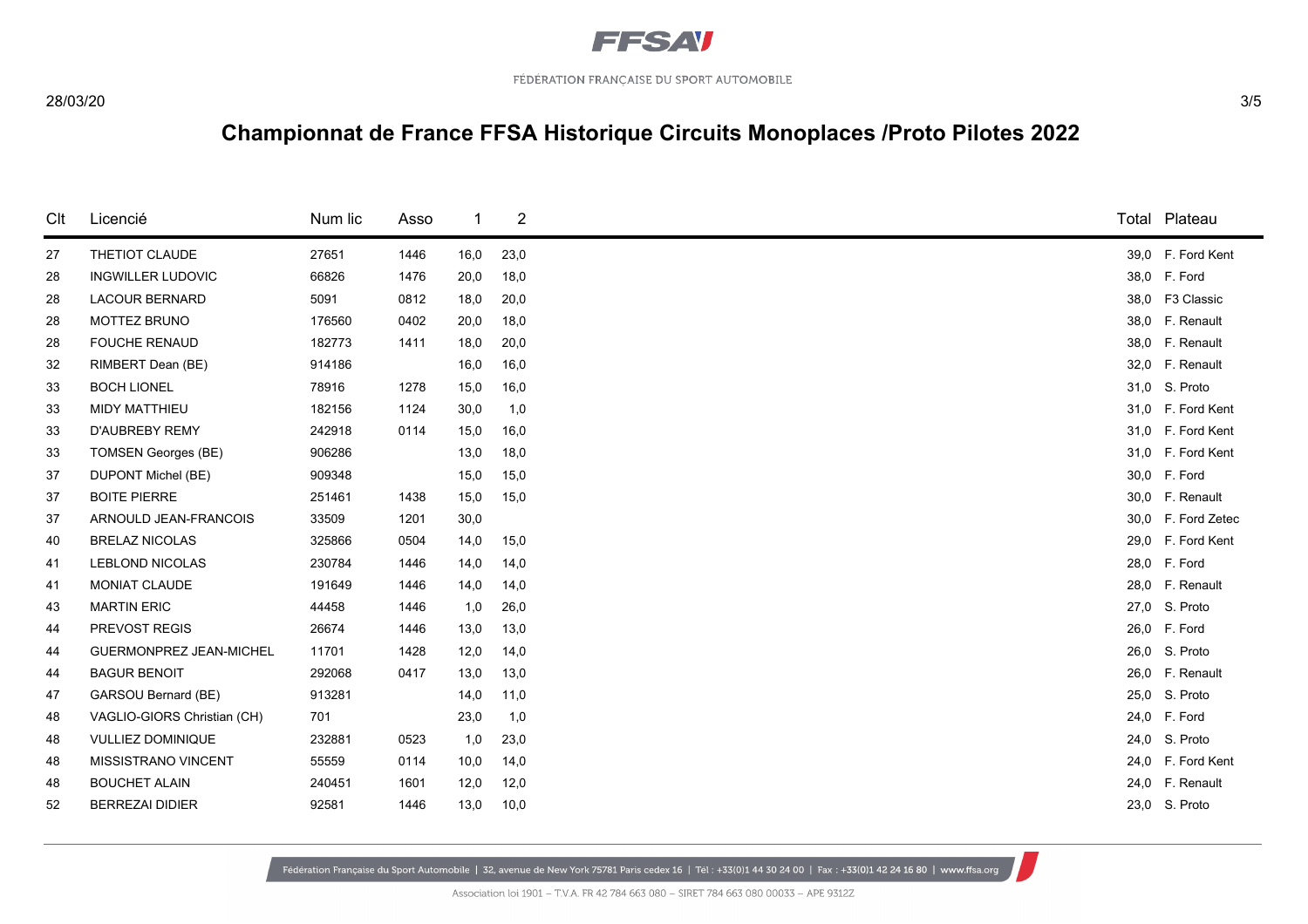

| Clt | Licencié                     | Num lic | Asso | -1   | $\overline{c}$ |      | Total Plateau     |
|-----|------------------------------|---------|------|------|----------------|------|-------------------|
| 52  | <b>DOUGNAC FRANCIS</b>       | 9884    | 0914 | 23,0 |                |      | 23,0 S. Proto     |
| 54  | <b>DESTOMBES JEAN-PIERRE</b> | 221219  | 1446 | 9,0  | 13,0           |      | 22,0 S. Proto     |
| 54  | <b>DAILLOUX FREDERIC</b>     | 257254  | 1446 | 9,0  | 13,0           |      | 22,0 F. Ford Kent |
| 56  | LEJEUNE THIERRY              | 2751    | 0914 | 20,0 | 1,0            |      | 21,0 S. Proto     |
| 57  | <b>COMTE JEAN-FRANCOIS</b>   | 298503  | 1446 | 10,0 | 10,0           |      | 20,0 F. Ford      |
| 57  | SCHULTER Kai (DE)            | 12101   |      | 9,0  | 11,0           |      | 20,0 F. Ford      |
| 57  | HERAULT JEAN-PHILIPPE        | 155037  | 1505 | 20,0 |                | 20,0 | F. Ford Kent      |
| 60  | SANJUAN Augustin (CH)        | 5060    |      | 18,0 | 1,0            |      | 19,0 F. Ford Kent |
| 60  | <b>BAUMARD ERIC</b>          | 169559  | 0812 | 18,0 | 1,0            |      | 19,0 S. Proto     |
| 60  | YVAREN THIERRY               | 219225  | 1446 | 10,0 | 9,0            |      | 19,0 S. Proto     |
| 60  | CANDIANI Gianluigi (IT)      | 398519  |      | 1,0  | 18,0           |      | 19,0 F3 Classic   |
| 64  | DERIDDER Christian (BE)      | 901936  |      | 7,0  | 11,0           |      | 18,0 F. Ford Kent |
| 64  | DOUGNAC ALEXANDRE            | 145427  | 0914 | 18,0 |                |      | 18,0 S. Proto     |
| 66  | <b>RASCAGNERES XAVIER</b>    | 111548  | 0901 | 8,0  | 9,0            |      | 17,0 F. Ford      |
| 66  | <b>GERBOUT PASCAL</b>        | 9371    | 1446 | 1,0  | 16,0           |      | 17,0 F3 Classic   |
| 68  | <b>LEVY BERNARD</b>          | 237349  | 1438 | 8,0  | 8,0            |      | 16,0 S. Proto     |
| 68  | <b>BOISSIERE THIERRY</b>     | 11128   | 1317 | 6,0  | 10,0           |      | 16,0 F. Ford Kent |
| 68  | ROSSIAUD LUCIEN              | 5056    | 0518 | 16,0 |                |      | 16,0 S. Proto     |
| 68  | JACOBS lan (GB)              | 26317   |      | 16,0 |                | 16,0 | F3 Classic        |
| 72  | <b>MANTZ DIDIER</b>          | 51227   | 1446 | 12,0 | 1,0            |      | 13,0 F. Ford      |
| 72  | <b>JANIN DANIEL</b>          | 5536    | 0812 | 12,0 | 1,0            |      | 13,0 F. Ford Kent |
| 74  | LE JEAN CLAUDE               | 58442   | 1117 | 12,0 |                |      | 12,0 S. Proto     |
| 75  | <b>TERRONES GILLES</b>       | 41701   | 1428 | 11,0 |                |      | 11,0 S. Proto     |
| 76  | MONTEIRO BENJAMIN            | 311182  | 1124 | 1,0  | 9,0            |      | 10,0 F. Ford Kent |
| 77  | LE TILLY YVES                | 96510   | 1428 | 7,0  | 1,0            |      | 8,0 F. Ford       |
| 77  | <b>HUEZ VICTORIA</b>         | 299528  | 1505 | 1,0  | 7,0            |      | 8,0 S. Proto      |